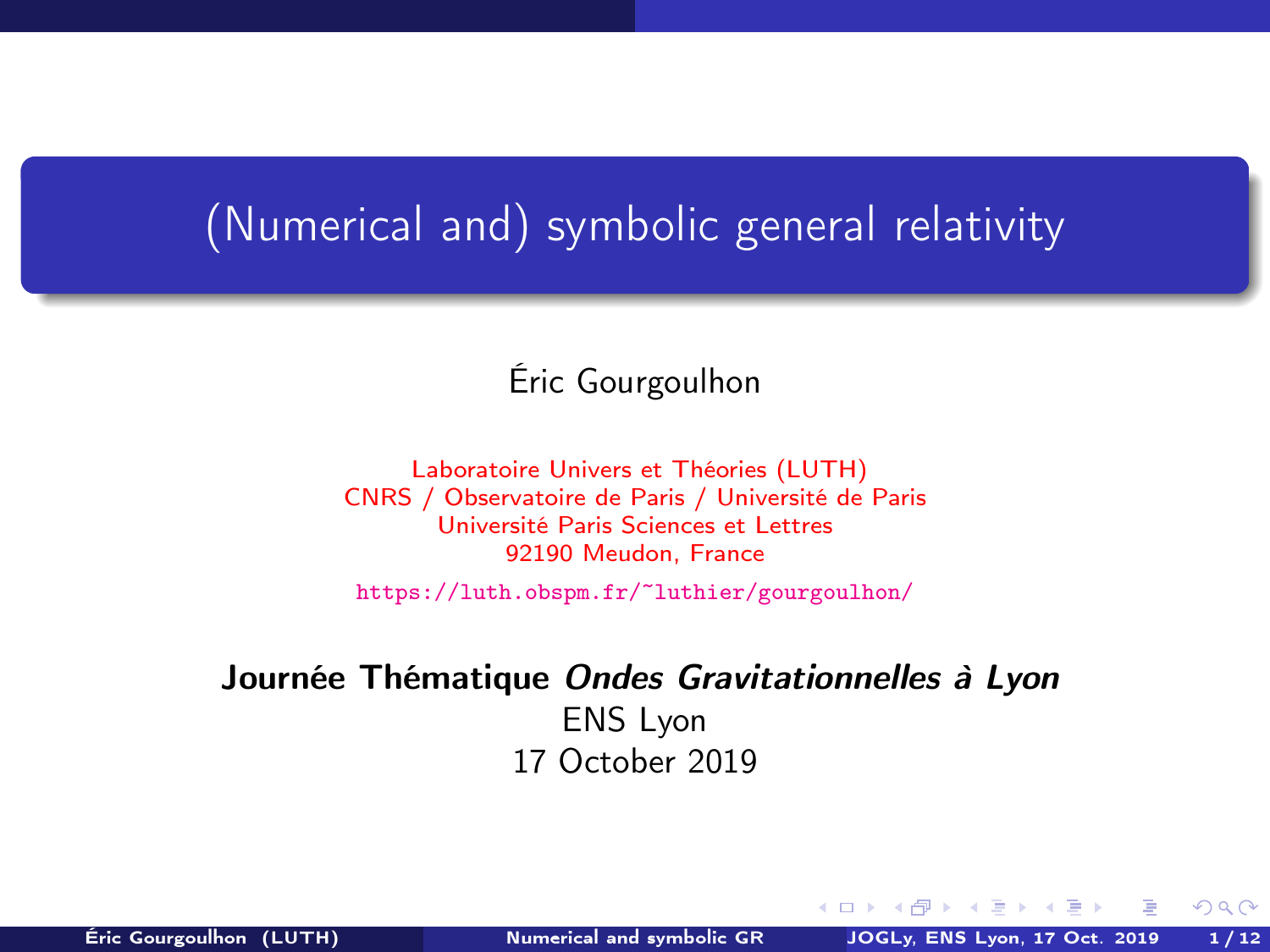### Computational tools developed at LUTH

- **LORENE:** library for solving PDE equations with spectral methods in spherical coordinates <https://lorene.obspm.fr/> [C++]
- CoCoNut: GR-hydro code for 3D gravitational collapse with U. Valencia <https://www.uv.es/coconut/> [C++]
- $\bullet$  Kadath: library for solving PDE equations with spectral methods (generic coordinates) <https://kadath.obspm.fr/> [C++]

- Gyoto: code for geodesic computation (ray-tracing) [with LESIA] <https://gyoto.obspm.fr/> [C++, Python]
- **CompOSE:** Data base of nuclear matter equations of state <https://compose.obspm.fr/>
- SageManifolds: differential geometry and tensor calculus with SageMath <https://sagemanifolds.obspm.fr/> [Python]

All these tools are free software (GPL)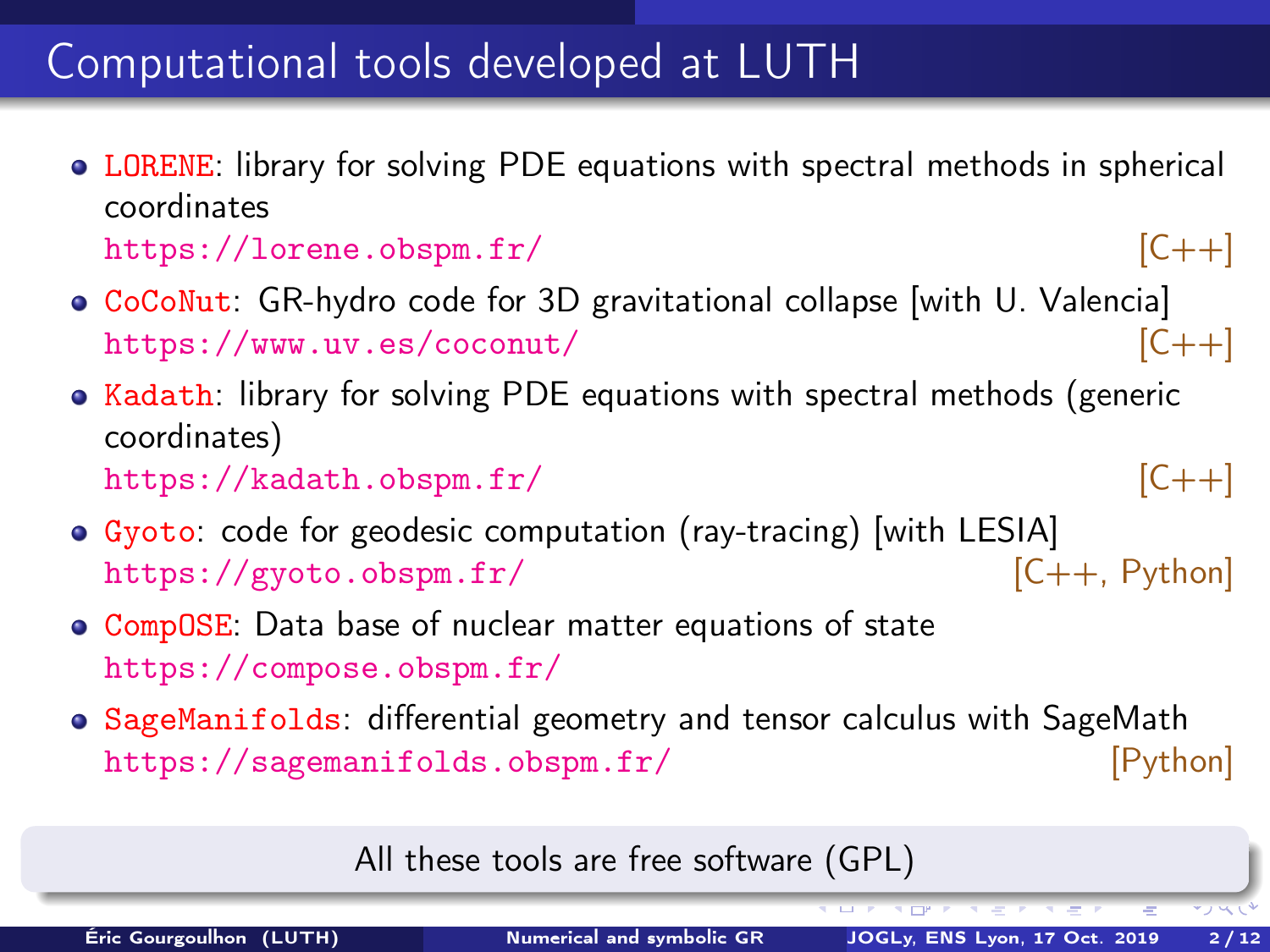SageMath (nickname: Sage) is a free open-source computer algebra system

4日 ト

÷

 $299$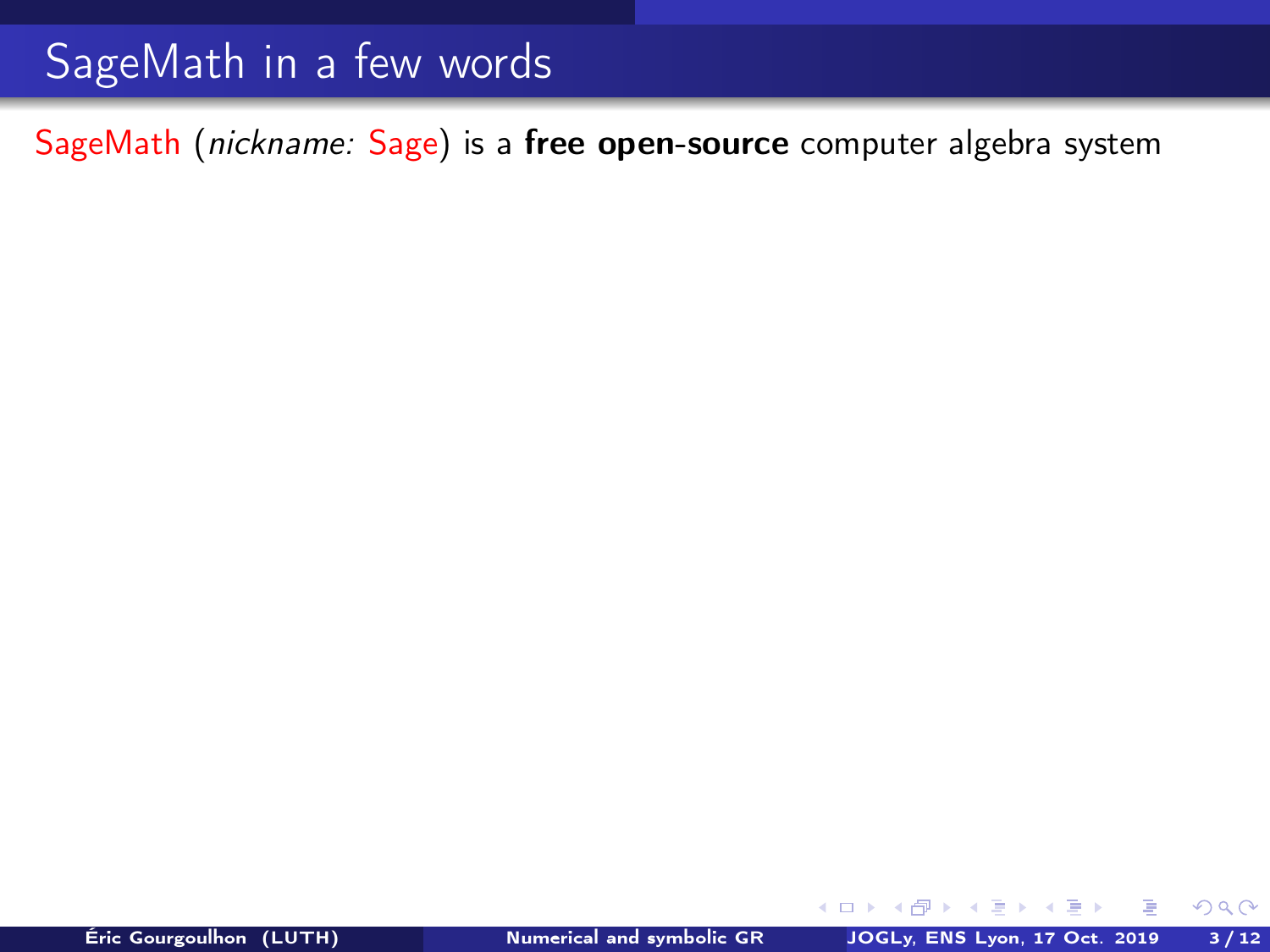SageMath (nickname: Sage) is a free open-source computer algebra system

### SageMath is free (GPL v2) Freedom means **O** everybody can use it, by downloading the software from <http://sagemath.org> <sup>2</sup> everybody can examine the source code and improve it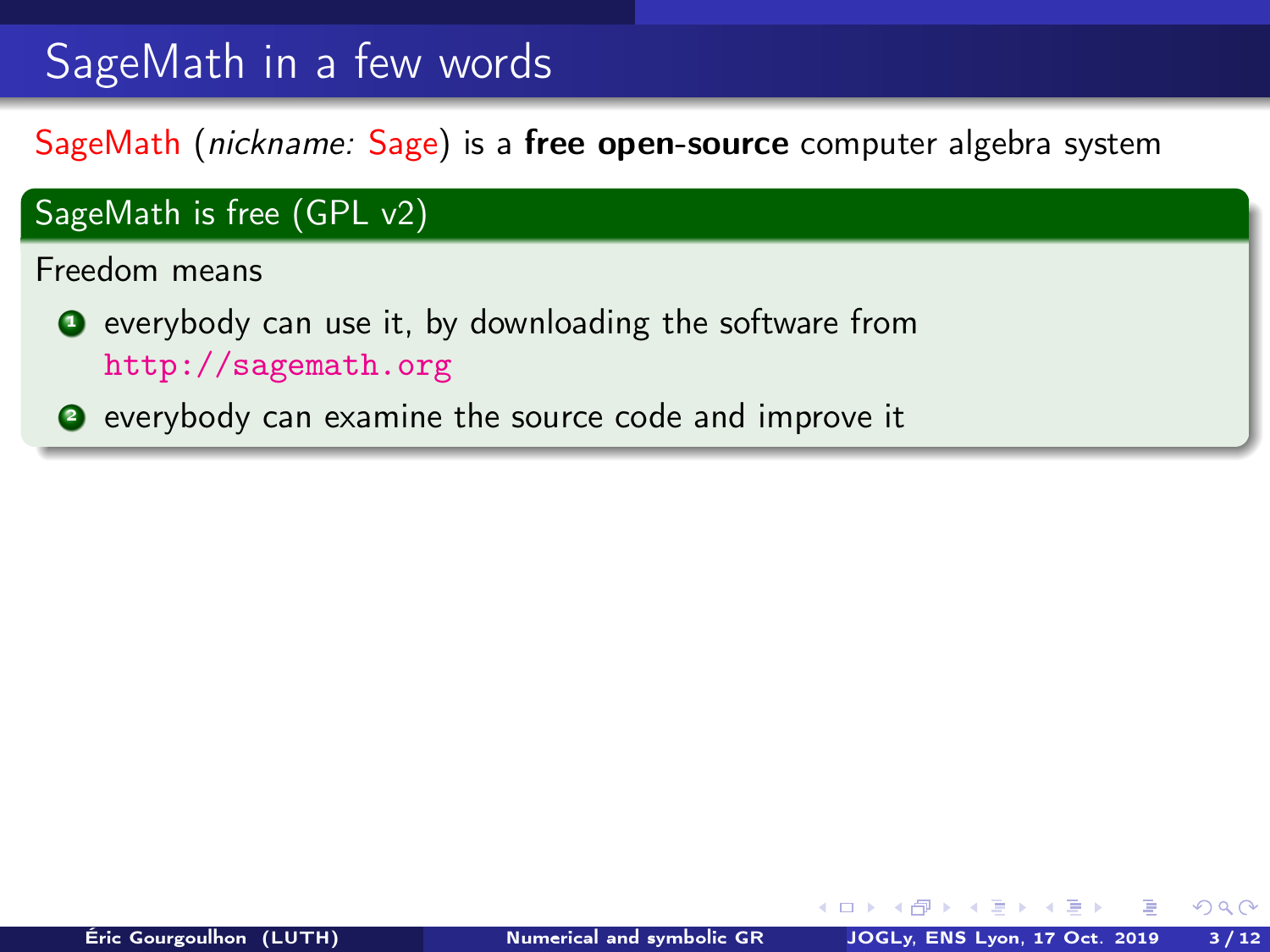SageMath (nickname: Sage) is a free open-source computer algebra system

### SageMath is free (GPL v2) Freedom means **O** everybody can use it, by downloading the software from <http://sagemath.org> <sup>2</sup> everybody can examine the source code and improve it

### SageMath is based on Python

- no need to learn any specific syntax to use it
- Python is a powerful object oriented language, with a neat syntax
- SageMath benefits from the Python ecosystem (e.g. Jupyter notebook)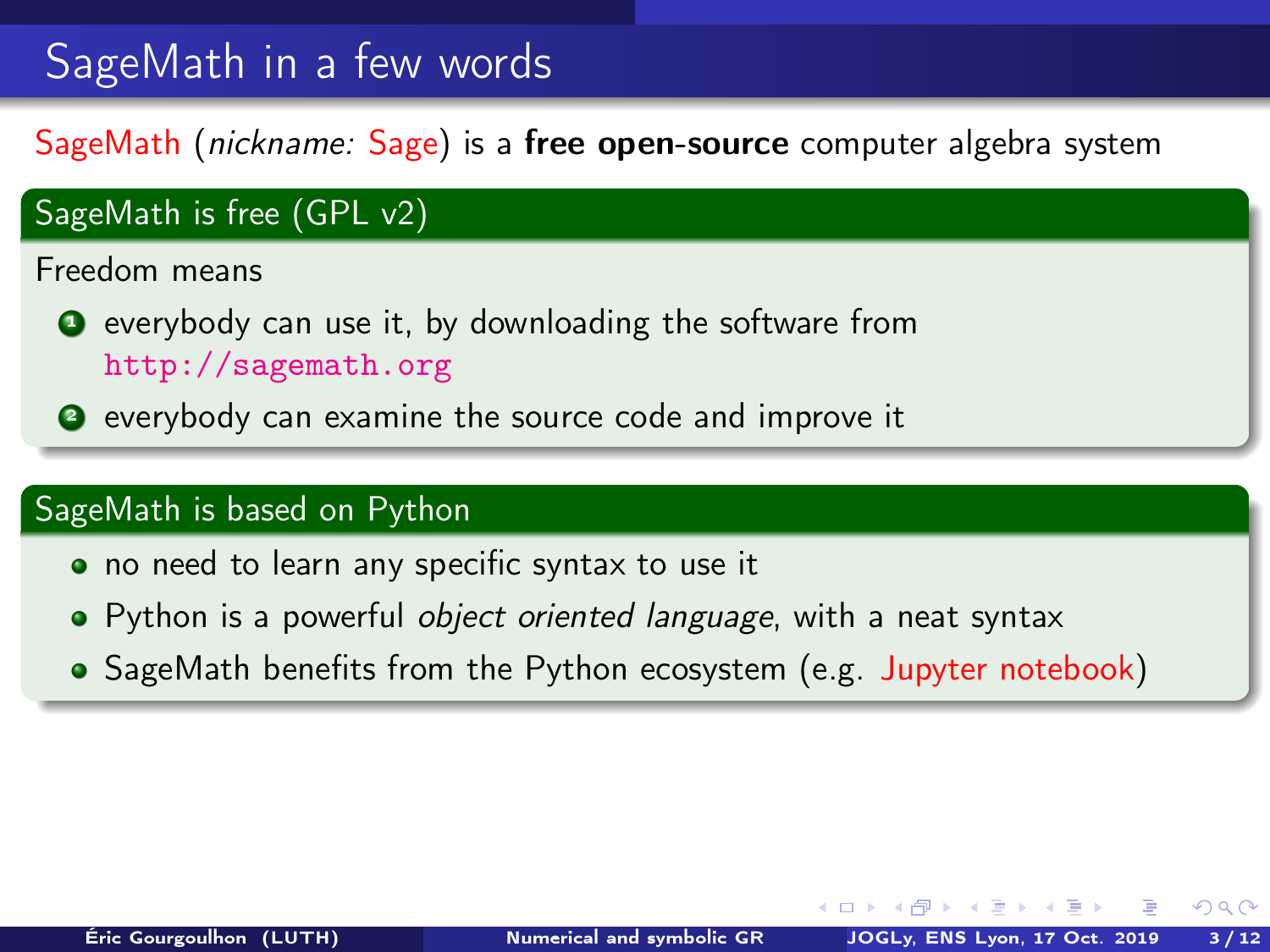SageMath (nickname: Sage) is a free open-source computer algebra system

### SageMath is free (GPL v2) Freedom means **O** everybody can use it, by downloading the software from <http://sagemath.org> <sup>2</sup> everybody can examine the source code and improve it

### SageMath is based on Python

- no need to learn any specific syntax to use it
- Python is a powerful object oriented language, with a neat syntax
- SageMath benefits from the Python ecosystem (e.g. Jupyter notebook)

### SageMath is developed by an enthusiastic community

- **mostly composed of mathematicians**
- welcoming newcomers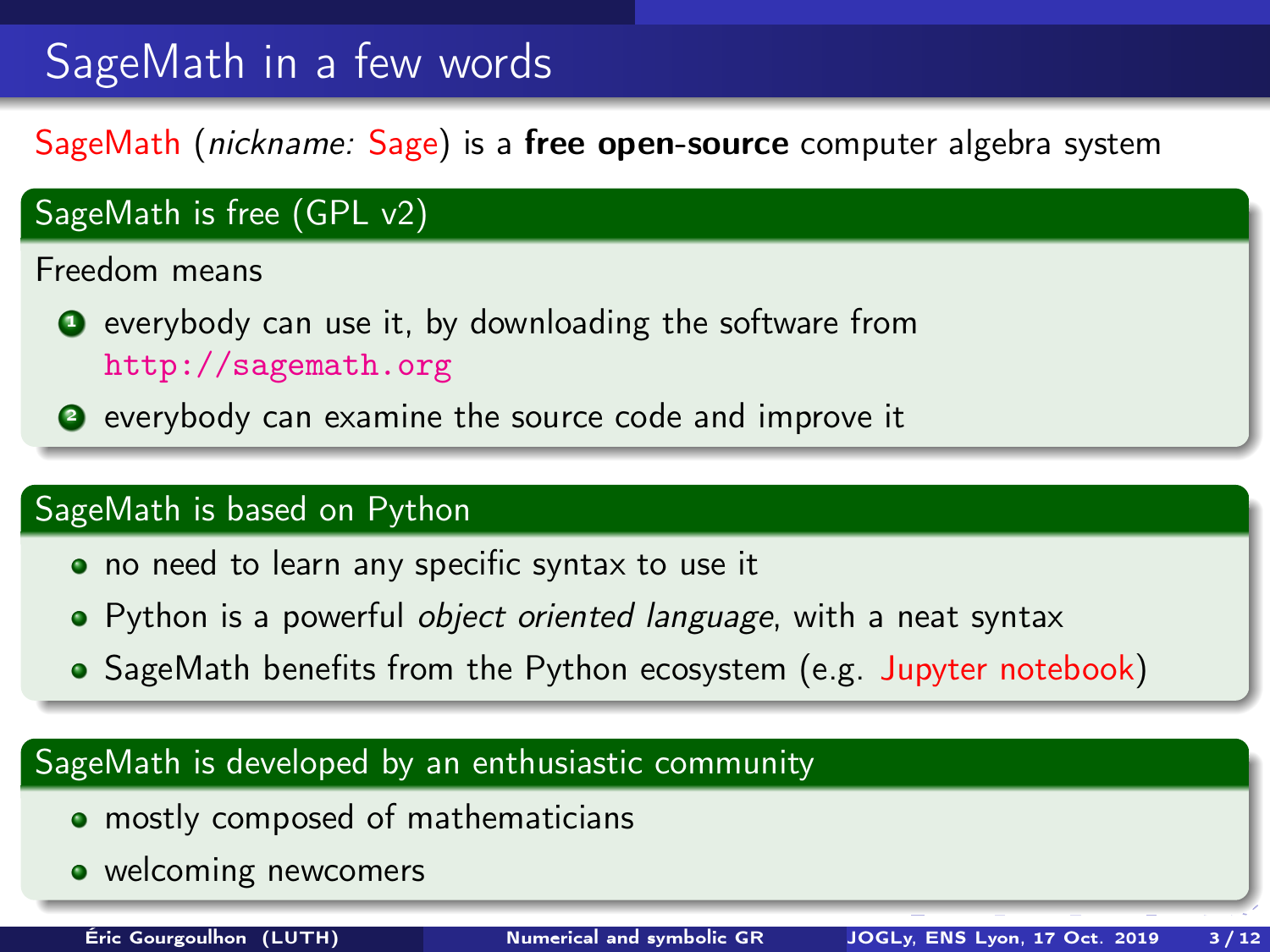### Tensor calculus with SageMath

SageManifolds project: extends SageMath towards differential geometry and tensor calculus



Stereographic-coordinate frame on  $\mathbb{S}^2$ 

- <https://sagemanifolds.obspm.fr>
- **•** fully included in SageMath (after review process)
- $\bullet \sim 15$  contributors (developers and reviewers) cf. [https://sagemanifolds.obspm.fr/](https://sagemanifolds.obspm.fr/authors.html) [authors.html](https://sagemanifolds.obspm.fr/authors.html)
- o dedicated [mailing list](http://sagemanifolds.obspm.fr/contact.html)
- help: <https://ask.sagemath.org>



Éric Gourgoulhon (LUTH) [Numerical and symbolic GR](#page-0-0) JOGLy, ENS Lyon, 17 Oct. 2019 4 / 12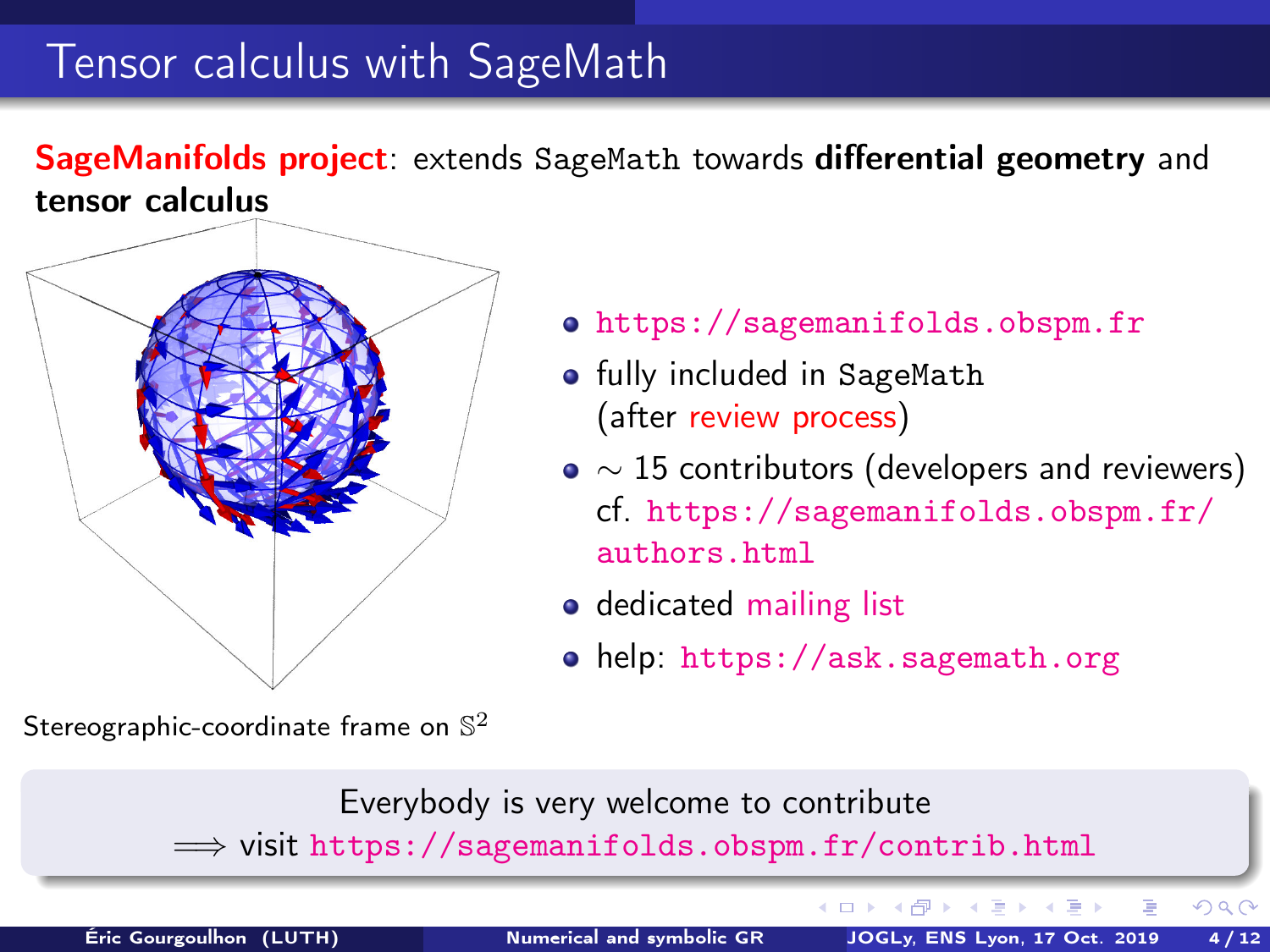#### Already present (SageMath 8.9):

- **o** differentiable manifolds: tangent spaces, vector frames, tensor fields, curves, pullback and pushforward operators, submanifolds
- standard tensor calculus (tensor product, contraction, symmetrization, etc.), even on non-parallelizable manifolds, and with all monoterm tensor symmetries taken into account
- **.** Lie derivatives of tensor fields
- **o** differential forms: exterior and interior products, exterior derivative, Hodge duality
- multivector fields: exterior and interior products, Schouten-Nijenhuis bracket
- affine connections (curvature, torsion)
- pseudo-Riemannian metrics
- computation of geodesics (numerical integration)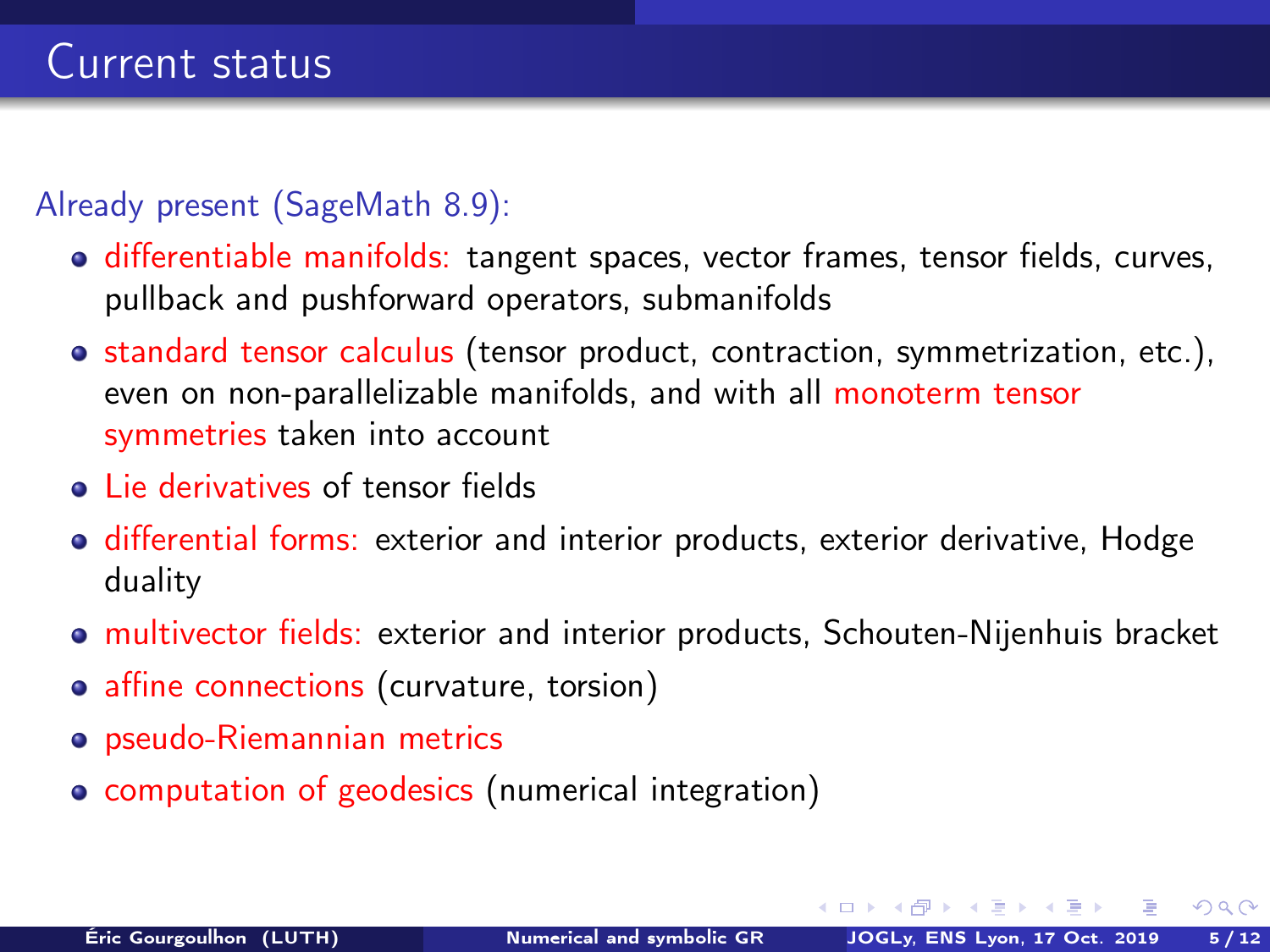### Already present *(cont'd)*:

- some plotting capabilities (charts, points, curves, vector fields)
- parallelization (on tensor components) of CPU demanding computations
- extrinsic geometry of pseudo-Riemannian submanifolds
- **•** tensor series expansions

#### Future prospects:

- more symbolic backends (Giac, FriCAS, ...)
- more graphical outputs
- symplectic forms, fibre bundles, spinors, integrals on submanifolds, variational calculus, etc.
- **connection with numerical relativity: use SageMath to explore** numerically-generated spacetimes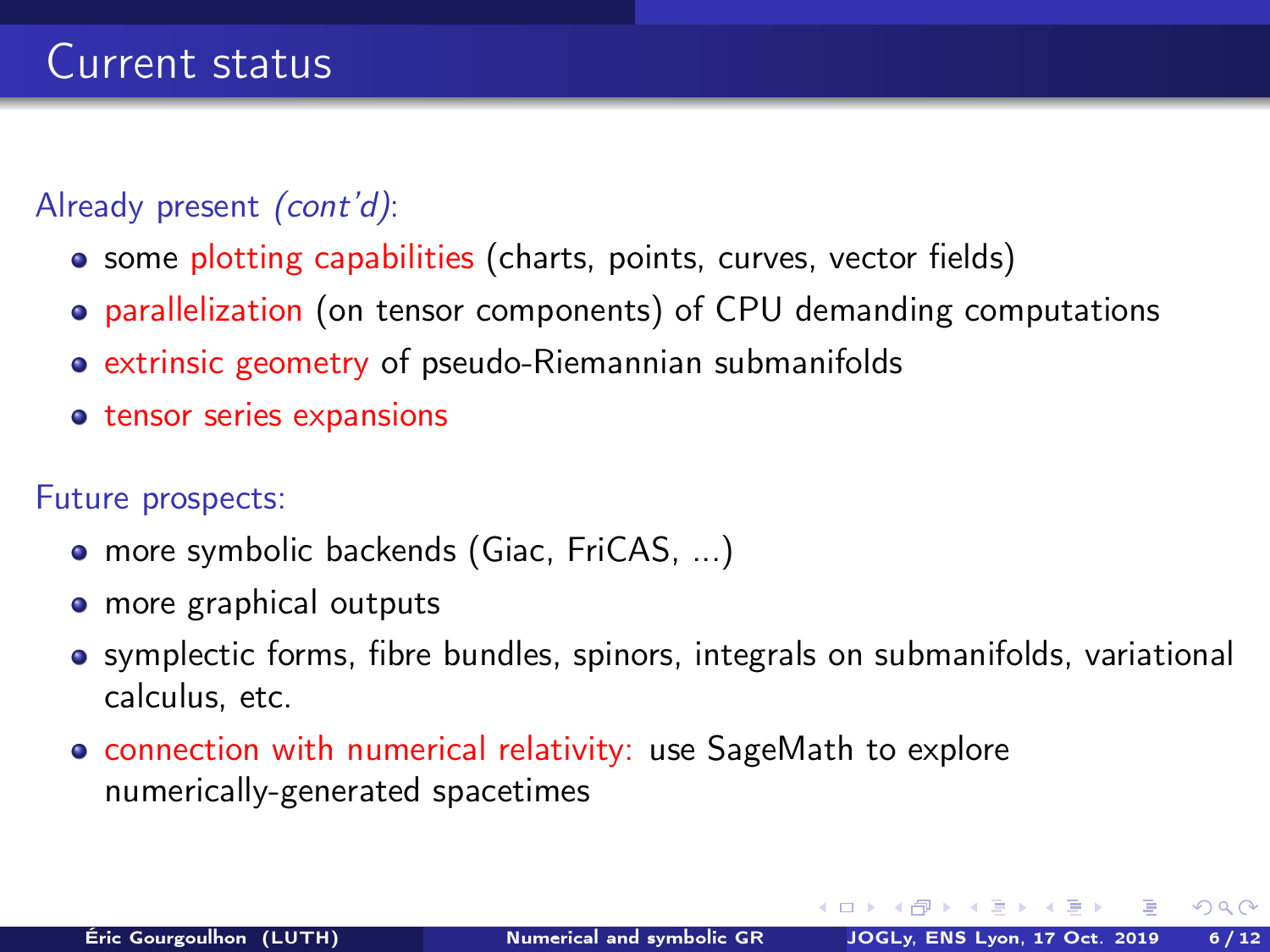kerrgeodesic\_gw: SageMath package implementing computations of gravitational waveforms, energy fluxes and inspiralling time for bodies on circular orbits around a Kerr black hole, as well as SNR in LISA detector. Gravitational waves computed via the theory of perturbations of Kerr metric (Teukolsky 1973, Detweiler 1978)

#### kerrgeodesic\_gw is

**e** entirely open-source:

[https:](https://github.com/BlackHolePerturbationToolkit/kerrgeodesic_gw)

[//github.com/BlackHolePerturbationToolkit/kerrgeodesic\\_gw](https://github.com/BlackHolePerturbationToolkit/kerrgeodesic_gw)

- $\bullet$  distributed via PyPi (Python Package Index): <https://pypi.org/project/kerrgeodesic-gw/> so that the installation in SageMath is very easy: sage -pip install kerrgeodesic\_gw
- o part of the Black Hole Perturbation Toolkit: <http://bhptoolkit.org/>

メロメ オ何 トメ ミト メミト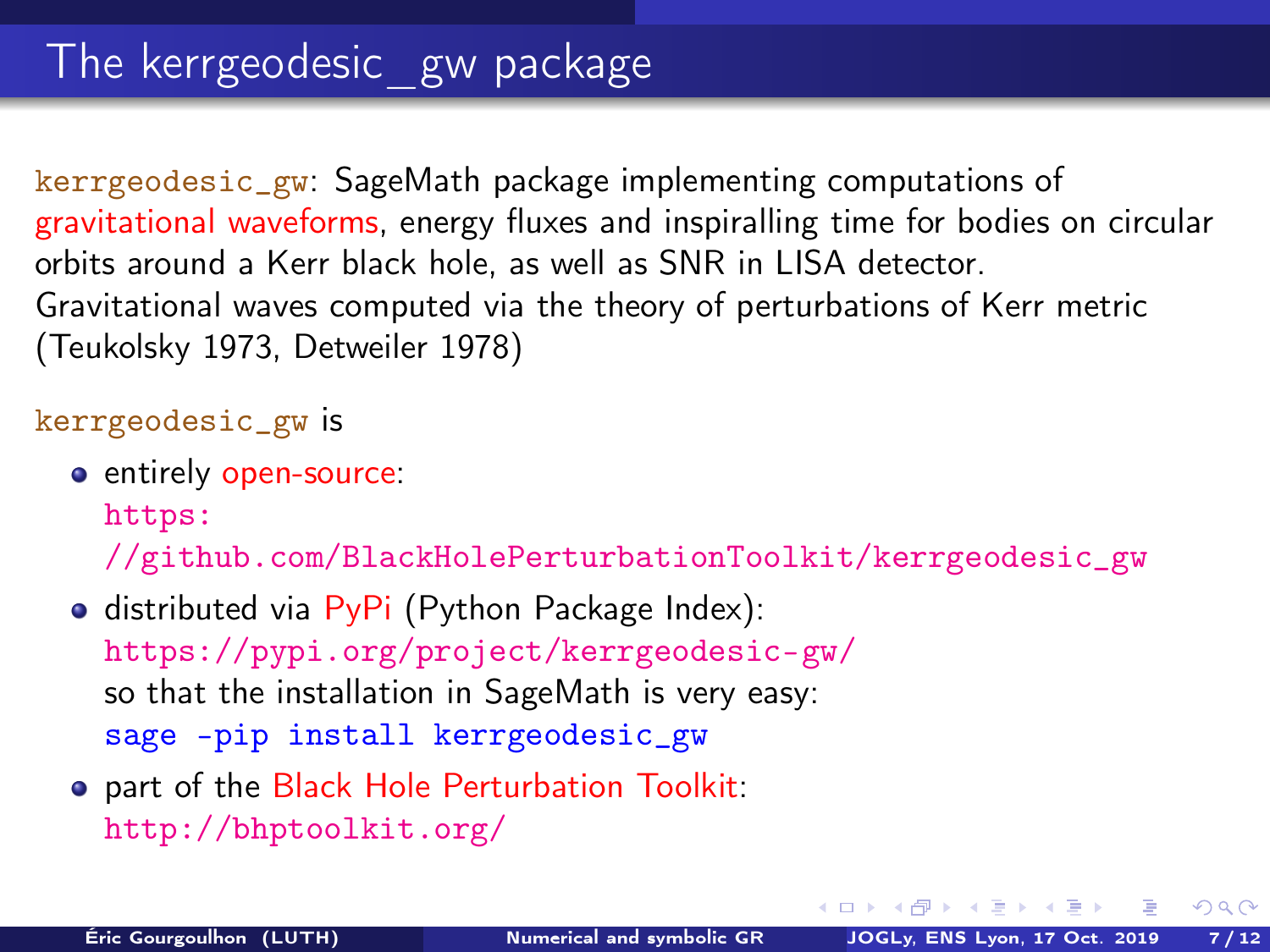### Example 1: timelike orbits in Kerr spacetime

[https://nbviewer.jupyter.org/github/BlackHolePerturbationToolkit/](https://nbviewer.jupyter.org/github/BlackHolePerturbationToolkit/kerrgeodesic_gw/blob/master/Notebooks/geod_Kerr.ipynb) [kerrgeodesic\\_gw/blob/master/Notebooks/geod\\_Kerr.ipynb](https://nbviewer.jupyter.org/github/BlackHolePerturbationToolkit/kerrgeodesic_gw/blob/master/Notebooks/geod_Kerr.ipynb)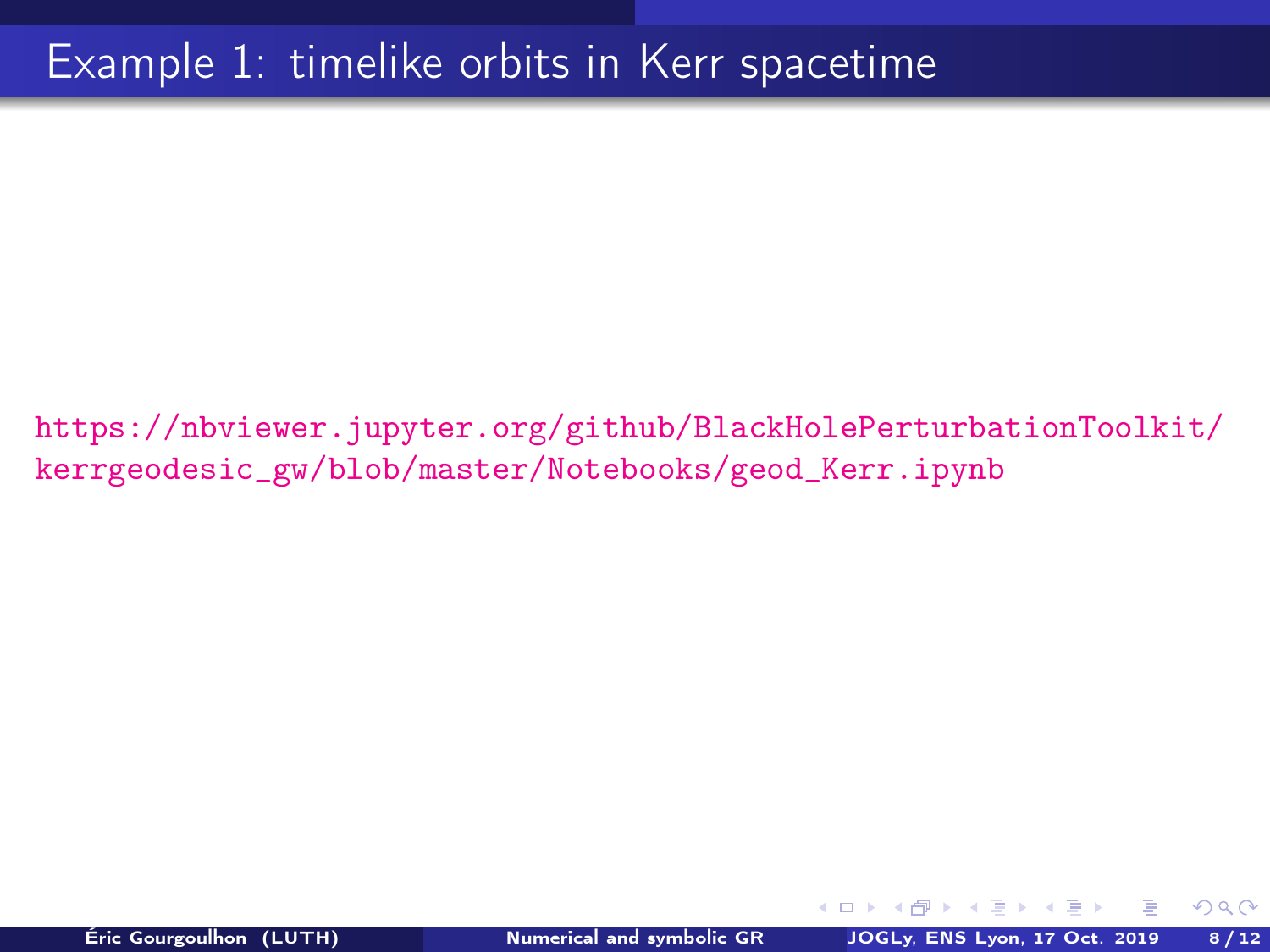# Example 2: gravitational waves from circular orbits around a Kerr black hole

[https://nbviewer.jupyter.org/github/BlackHolePerturbationToolkit/](https://nbviewer.jupyter.org/github/BlackHolePerturbationToolkit/kerrgeodesic_gw/blob/master/Notebooks/grav_waves_circular.ipynb) [kerrgeodesic\\_gw/blob/master/Notebooks/grav\\_waves\\_circular.ipynb](https://nbviewer.jupyter.org/github/BlackHolePerturbationToolkit/kerrgeodesic_gw/blob/master/Notebooks/grav_waves_circular.ipynb)

Application: Gravitational waves from bodies orbiting the Galactic Center black hole and their detectability by LISA

[\[Gourgoulhon, Le Tiec, Vincent & Warburton, A&A](https://doi.org/10.1051/0004-6361/201935406) 627, A92 (2019)]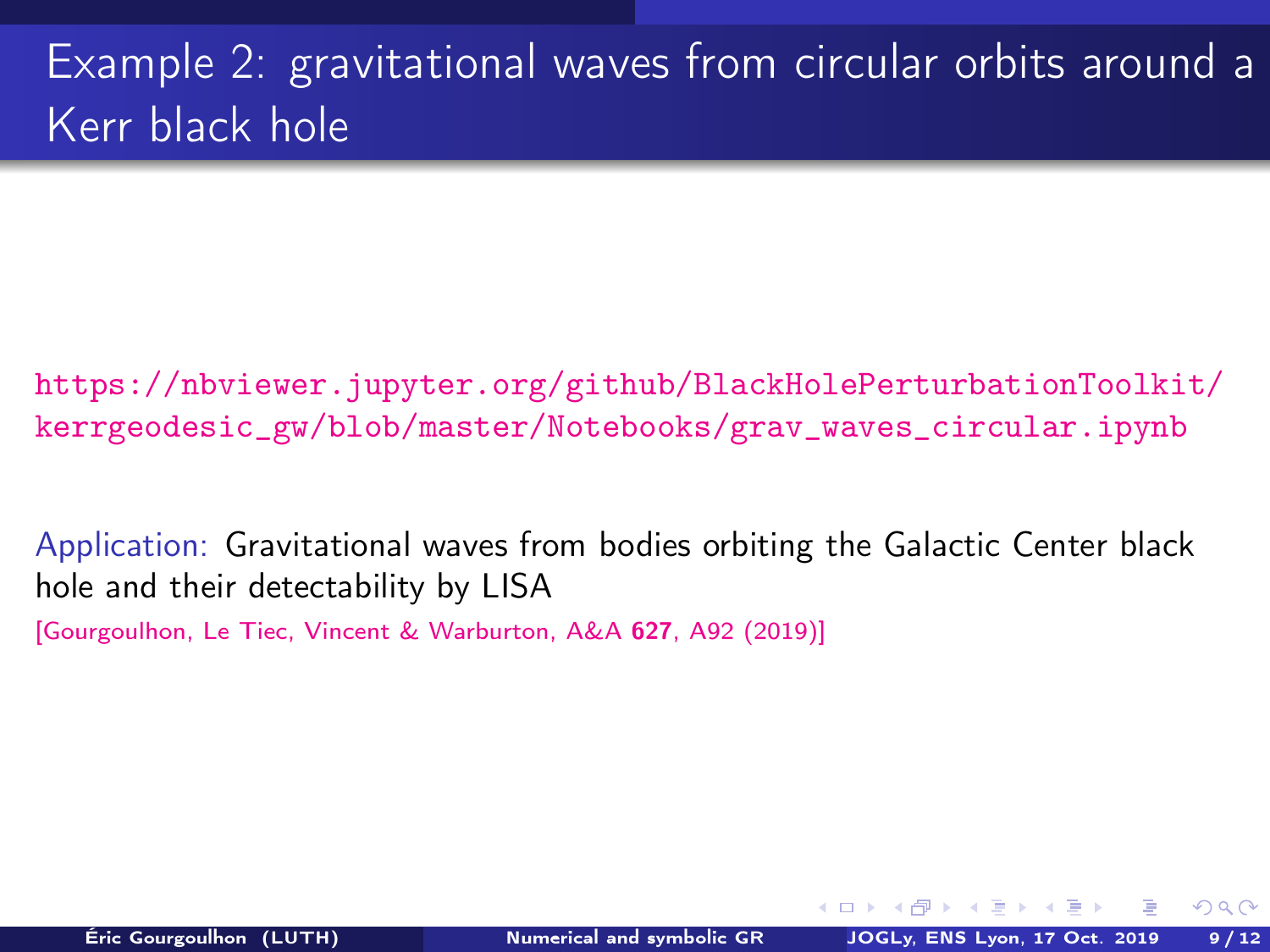# Time in LISA band with  $SNR_{1 \text{vr}} \geq 10$  for an inspiralling compact object



[\[Gourgoulhon, Le Tiec, Vincent & Warburton, A&A](https://doi.org/10.1051/0004-6361/201935406) 627, A92 (2019)]

 $\leftarrow$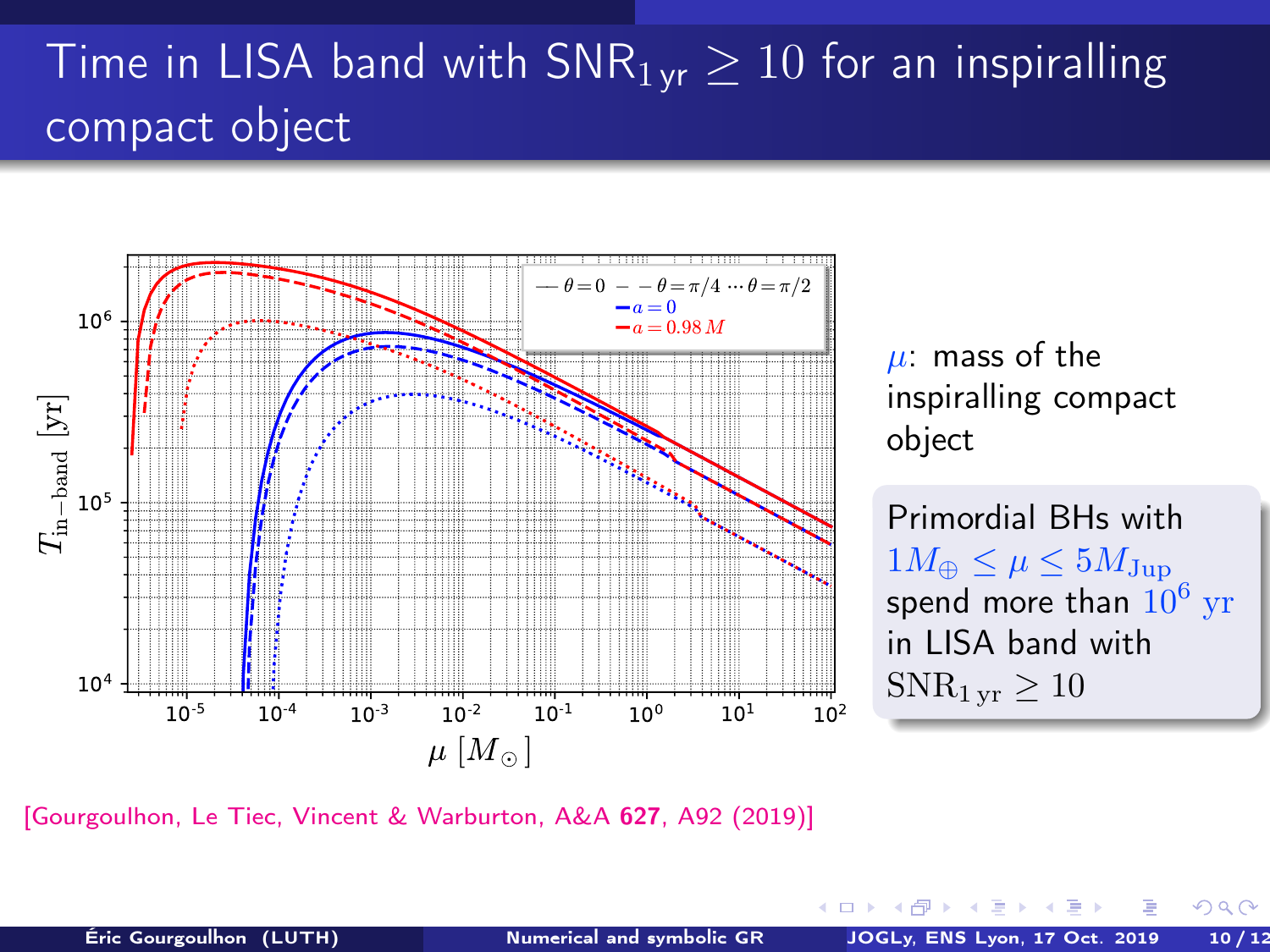# Time in LISA band  $\overline{SNR}_{1\text{ yr}} \geq 10$  for brown dwarfs and main-sequence stars

#### Results for

- inclination angle  $\theta = 0$
- BH spin  $a = 0$  (outside parentheses) and  $a = 0.98M$  (inside parentheses)

|                                                        | brown dwarf  | red dwarf    | Sun-type     | $2.4 M_{\odot}$ -star |
|--------------------------------------------------------|--------------|--------------|--------------|-----------------------|
| $\mu/M_{\odot}$                                        | 0.062        | 0.20         |              | 2.40                  |
| $\rho/\rho_{\odot}$                                    | 131.         | 18.8         |              | 0.367                 |
| $r_{0,\text{max}}/M$                                   | 28.2(28.0)   | 35.0(34.9)   | 47.1(47.0)   | 55.6(55.6)            |
| $f_{m=2}(r_{0,\text{max}})$                            |              |              |              |                       |
| [mHz]                                                  | 0.105(0.106) | 0.076(0.076) | 0.049(0.049) | 0.038(0.038)          |
| $r_{\rm Roche}/M$                                      | 7.31(6.93)   | 13.3(13.0)   | 34.2(34.1)   | 47.6 $(47.5)$         |
| $T_{\text{in-band}}^{\text{ins}}$ [10 <sup>5</sup> yr] | 4.98(5.55)   | 3.72(3.99)   | 1.83(1.89)   | 0.938(0.945)          |

Brown dwarfs stay for  $\sim 5 \times 10^5$  yr in LISA band

 $QQ$